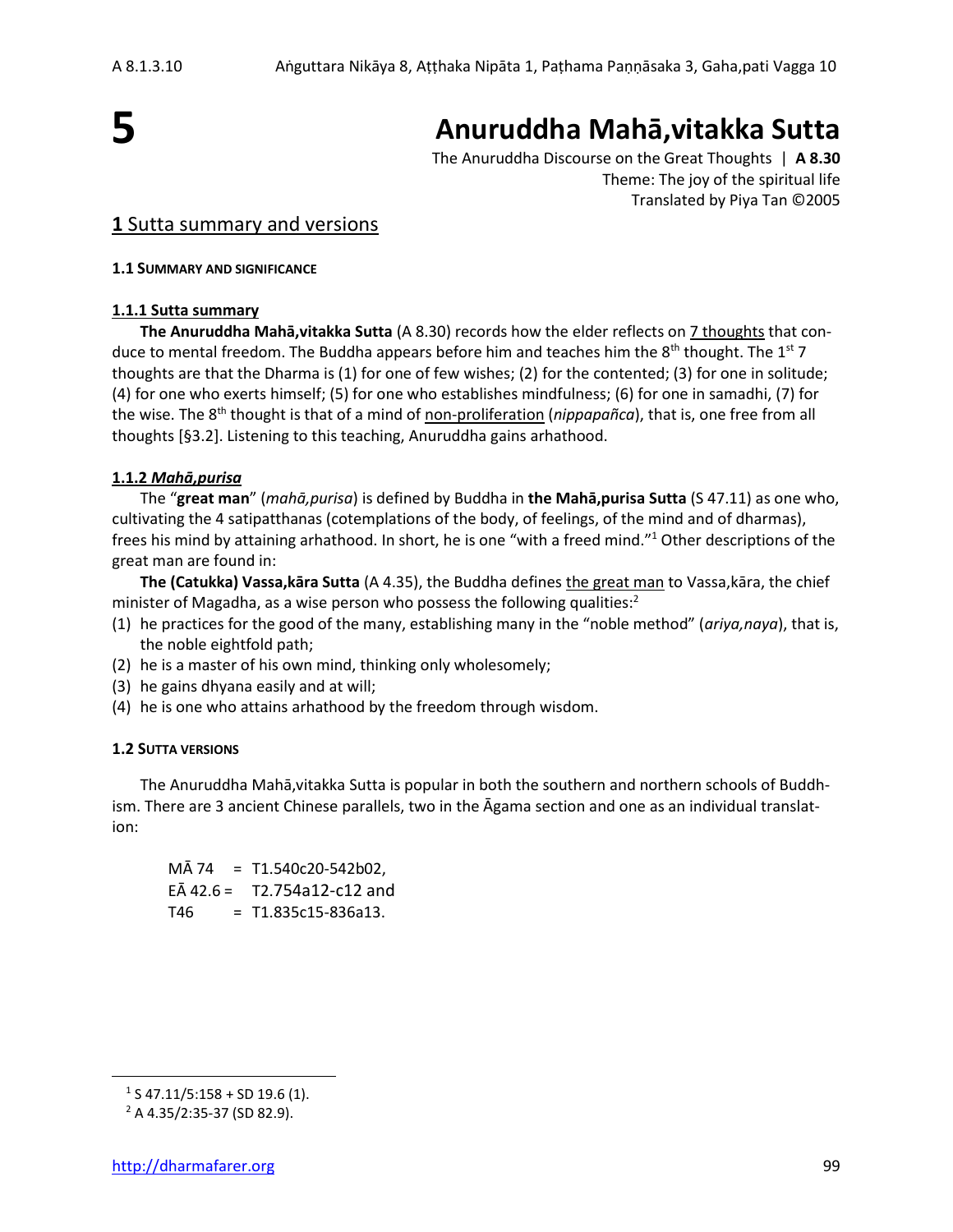| Anuruddha Mahā, vitakka Sutta: Chinese versions<br>[Source: The Korean Buddhist Canon: A Descriptive Catalogue (Lewis R Lancaster & Sung-bae Park), 1979.<br>Slightly edited with additions within square brackets. For other conventions, see the source.]                                                                                                                                                                                                         |
|---------------------------------------------------------------------------------------------------------------------------------------------------------------------------------------------------------------------------------------------------------------------------------------------------------------------------------------------------------------------------------------------------------------------------------------------------------------------|
| (1) Vol 420. <sup>1</sup> K515 (XIV:51) (T779) (H750)<br>Badarenjue Jing [Pa ta jen ch'üeh ching] 八大人覺經 (1 chüan). Korean: 발대인각경<br>Tr An Shih-kao [安世高] (148-170 CE): Later Han dynasty (後漢) [T2.151-350a:18].<br>$(1) -$<br>(2) Case 景 201; carved 1242 CE.<br>(3) KDJK 14:51; HDJK (vol 76).<br>(4) Nj 512; Ono 9:38c.                                                                                                                                           |
| (2) Vol 607. K686 (XIX:555) (T46 = T1.835c15-836a13) (H47)<br>Analü Banian Jing [A na lü pa nien ching] 阿那律八念經 (1 chüan). Korean: 아나율팔념경.<br>Tr Chih-yao [支曜]: 2nd year of Chung P'ing (中平) of Ling-ti (靈帝), Later Han dynasty (後漢) (185 CE) in<br>Yang-tu (楊都) [T2.153-408c4; T2.151-348c22].<br>(1) cf K648 [*74]; K649 [42.6].<br>(2) Case 容 281; carved 1243 CE.<br>(3) KDJK19:555-557; HDJK (vol 4).<br>(4) Nj 563; Ono 1:18b.<br>(5) Pāli = A 8.30 Anuruddha. |
| (3) Vol 616. K786 (XIX: 889) (T581) (H563)<br>Bashi Jing [Pa shih ching] 八師經 (1 chüan). Korean: 팔사경.<br>Tr Chih-ch'ien [支謙] (see K784): between the 2nd year of Huang Wu (黃武) and the 2nd year of Chien<br>Hsing (建興), Wu dynasty (呉) (223-253 CE).<br>$(1) -$<br>(2) Case 詞 286; carved 1243 CE.<br>(3) KDJK 20:915-916; HDJK (vol 66).<br>(4) Nj 710; Ono 9:30c.                                                                                                  |
| <sup>1</sup> Volume = the Volume or volumes of the xylograph print of the Korean Tripitaka of the Haein Monastery held by the<br>East Asiatic Library of the University of California at Berkeley, California, USA.                                                                                                                                                                                                                                                 |

# **2** Anuruddha

**2.1 Anuruddha,** one of the Buddha's most eminent disciples, was the son of the Sākya, Amitôdana (a brother of Suddhôdana), and the brother of Mahānāma,<sup>3</sup> and as such was the Buddha's first cousin. When the male members of other Sākya families had joined the Order, Mahānāma was sad that none from his own had gone forth. As such, he proposed that either he himself or his brother Anuruddha should renounce the world. Anuruddha was reluctant at first, for he had lived a very delicate and luxurious life, staying in a different dwelling for each season, surrounded by dancers and performers.

**2.2** However, on hearing from Mahānāma of the endless rounds of household cares, Anuruddha later agreed to go forth. His mother, however, only consented after his cousin Bhaddiya went with him. They

<sup>3</sup> On Mahānāma, see **Cūḷa Dukkha-k,khandha S** (M 14/1:91-95), see SD 4.7, & (**Mahānāma) Roga S** (S 55.54/- 4:408-410), see SD 4.10.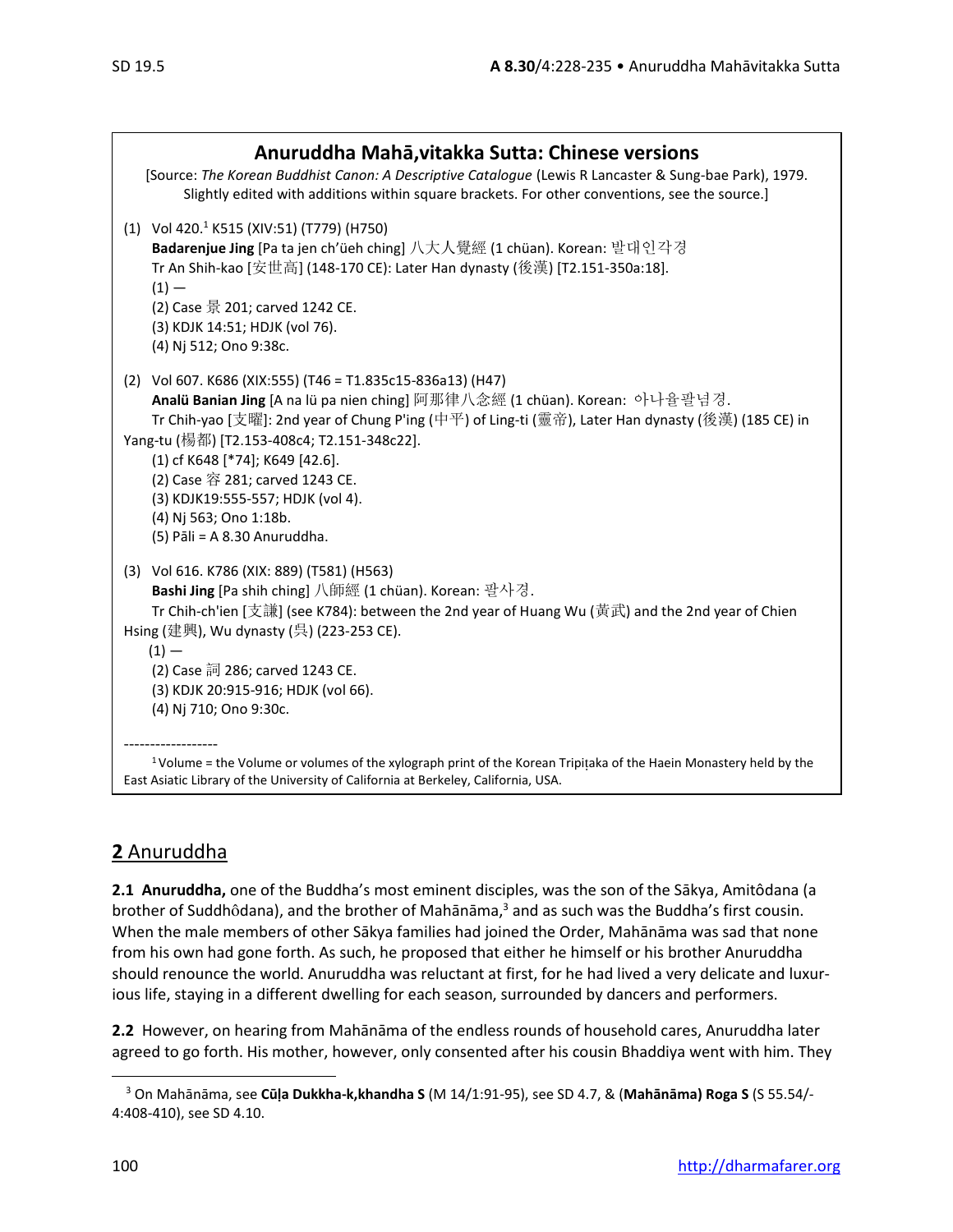went with Ananda, Bhagu, Kimbila, Devadatta, and their barber, Upāli, to see the Blessed One at the Anupiya Mango Grove, where they were ordained. Before the rains residence was over, Anuruddha had won the "divine eye" or clairvoyance (*dibba,cakkhu*),<sup>4</sup> for which he was declared to be foremost amongst the monks (A 1:23).

2.3 At this point, the Aṅguttara Commentary<sup>5</sup> on the Anuruddha Mahā, vitakka Sutta essentially reports the events of the (Arahatta) Anuruddha Sutta (S 3.128),<sup>6</sup> where Sāriputta admonishes Anuruddha to overcome his conceit, restlessness and worry. Evidently, it is at this point that Buddha teaches Anuruddha the 8 thoughts of the great man (*mahā,purisa.vitakka*).<sup>7</sup>

From here, **the Anuruddha Mahā,vitakka Sutta** (A 8.30), picks up the story, but both end by reporting Anuruddha's arhathood in the same words. Where the (Arahatta) Anuruddha Sutta accounts ends, the Anuruddha Mahā,vitakka Sutta account continues.

**2.4** Anuruddha then leaves for Pācīna,vaṁsa,dāya in the Cetī country, to practise this meditation. Here the Aṅguttara Commentary says that he keeps up the practice of walking meditation (*caṅkama*) for 8 months. One day, "while his body is tiring due to being oppressed by his hasty effort,"<sup>8</sup> sitting under the bamboo clump, he reflects on the 8 thoughts of the great man. However, when *he manages to master* only seven of them,<sup>9</sup> the Buddha visits him (in a holographic form, Tha 901) and teaches him the eighth. Thereupon Anuruddha develops insight and attains full-fledged arhathood.

## **2.5 The 8 thoughts of the great man** are as follows [§15]: 10

- (1) This Dharma is for one with few wishes, not for one with many wishes.
- (2) This Dharma is for the contented, not for the discontented.
- (3) This Dharma is for one in solitude [for the reclusive], not for one who loves socializing.
- (4) This Dharma is for one who puts forth effort [the energetic], not for the indolent [the lazy].
- (5) This Dharma is for one established in mindfulness, not for one of confused mind.
- (6) This Dharma is for one in samadhi [mental concentration], not for one without samadhi.
- (7) This Dharma is for the wise, not for the unwise.
- (8) This Dharma is for one who rejoices in the non-proliferation of the mind, who delights in the nonproliferation of the mind, not for one who rejoices in mental proliferation, who delights in mental proliferation.

**2.6 The Upakkilesa Sutta** (M 128) details Anuruddha's meditation progress leading up to his awaken $ing.<sup>11</sup>$ 

 $4$  V 2:180-183; Mvst 3:177 f. However, this only means that he has attained the 4<sup>th</sup> dhyanas, but not yet awakened. <sup>5</sup> AA 4:117 f.

<sup>6</sup> S 3.128/1:281 f (SD 19.4).

<sup>7</sup> "The great man" (*mahā,purisa*) here refers to the noble ones (*ariya*), ie, a saint on the path (AA 1:191 f).

<sup>8</sup> *So padhāna,vega,nimmathitattā kilanta,kāyo* (AA 4:118).

<sup>&</sup>lt;sup>9</sup> That is, Anuruddha is unable to recall the eighth and last reflection. It should be remembered that all teachings are given orally (no written notes!) here.

<sup>10</sup> These 8 great thoughts are listed in **Das'uttara S** (D 34,2.1(8)/3:287). Compare these with the 8 criteria of Dharma-Vinaya the Buddha teaches Mahā Pajāpatī Gotamī in **(Dhamma,vinaya) Gotamī S** (A 8.53), SD 46.15; and also with the qualities attending ascetic (*dhut'aṅga*) practice—"who were forest dwellers, almsfood eaters, ragrobe wearers, triple-robe users, with few wishes, content, lovers of solitude, aloof (from the world), exertive, and energetic"—see, eg, **Ovāda S 3** (S 16.8), SD 88.5.

<sup>11</sup> M 128/3:152-162 (SD 5.18).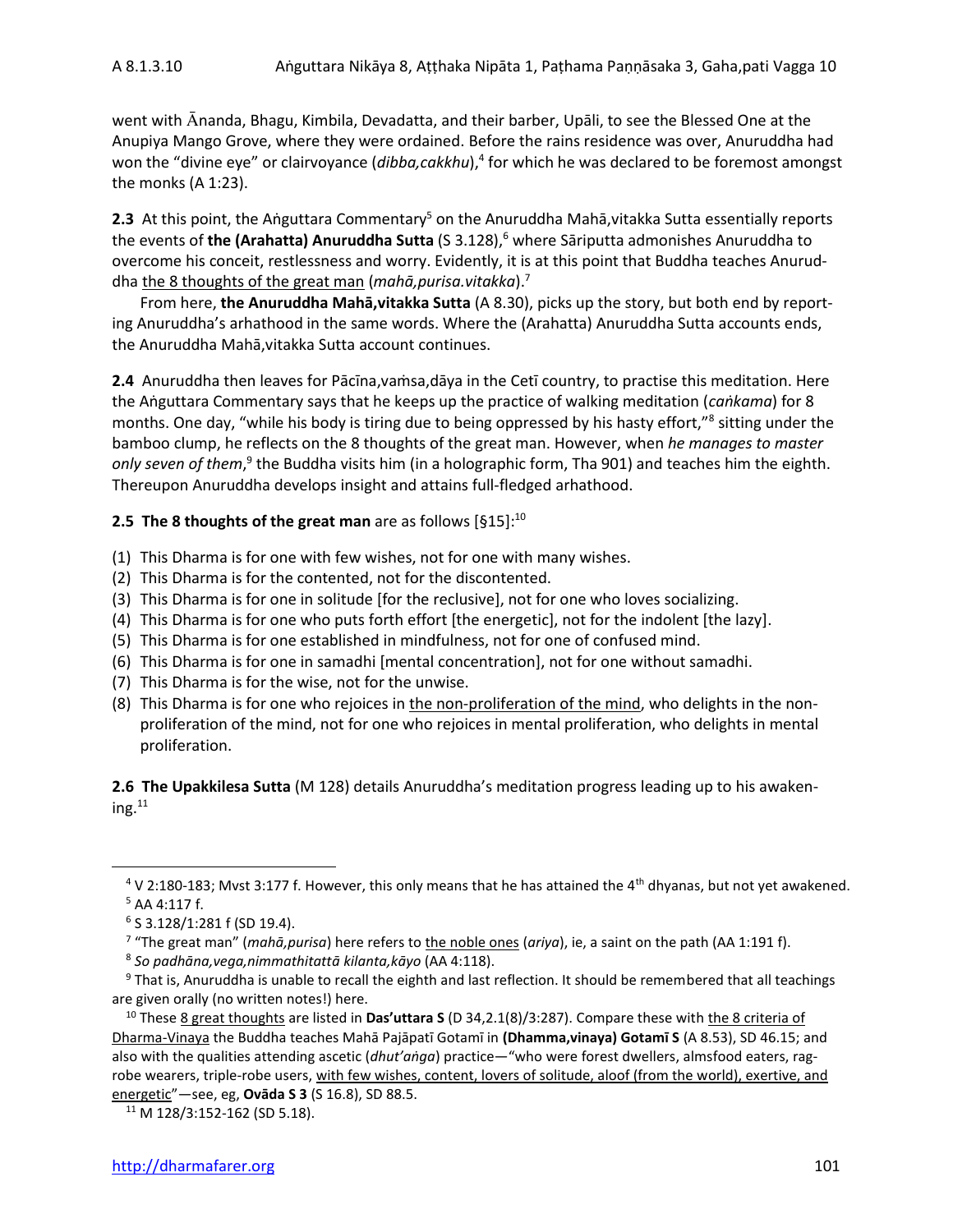# **3** Meaning of *uyyojeti*

**3.1 I B Horner**<sup>12</sup> points out that the phrase *aa-d-atthu uyyojaniya,paisaṁyutta y'eva kathaṁ kattā hoti*<sup>13</sup> occurs both in this sutta [§21] as well as in **the Mahā Suññata Sutta** (M 122).<sup>14</sup> The Commentary to the Anuruddha Mahā,vitakka Sutta explains differently, saying that the phrase *uyyojaniya,paisaṁyutta, kathā* refers to talk that becomes a support for the listeners (*tesaṁ upahāna,gamanakaṁ,* AA 4:122). This alternative rendition, notes **Analayo**,

based on the meaning of *uyyojeti* as "inciting," finds support in the Chinese and Tibetan parallels to M 122, as according to MA 191,<sup>15</sup> on such occasions, the Buddha would "speak Dharma to advise and help visitors, 說法勸助, and according to the Tibetan version in Skilling 1994: 202,8, the Buddha would "exchange pleasant words" with the visitors and "proceed to give them a discourse on the Dhamma" [Analayo's tr], *phan tshun kun dga' bar gtam 'dre bar smra, phebs par smra zhing chos kyi gtam yang zer ro.* This is in fact what one would expect, since for the Buddha to talk to others with the intention of dismissing could seem to be, as Horner 1959:155 n8 remarks, "a certain selfishness" on his part.

(Analayo 2005 $^{16}$  ad M 112/3:112 n; citations normalized)

**3.2** However, the context of the Maha Suññata Sutta (M 122),<sup>17</sup> which teaches about emptiness and solitude for the sake of personal development, the word *uyyojeti*<sup>18</sup> is used in both its senses: "he inspires" and "he dismisses," that is, the Buddha both inspires his audience and also dismisses them in due course, so that the Dharma session does not turn into a socializing party, but to spur one on for spiritual practice and realization.

# **4** Thought (*vitakka*)

**4.1** The key word of **the Anuruddha Mahā,vitakka Sutta** is *vitakka* [passim] and its related form, *vitakkesi* [§3], from *vitakketi,* "he reflects, considers, reasons." <sup>19</sup> Here (in terms of meditation), *vitakka* (often translated as "initial application") has "the characteristic of fixity and steadiness" (PED) and is often paired with *vicāra* ("sustained application"), that is, the sustained focus and steadiness of the mind in meditation, especially at the level of the first dhyana.

**4.2 The Abhidhammattha Saṅgaha** puts it technically: "*Vitakka* is the directing the mind and its concomitant states towards the object. *Vicāra* is the continued effort of the mind on that object." <sup>20</sup> Hence, it is important to understand here that these 8 thoughts are not philosophical ruminations, but focussed spiritual contemplation.<sup>21</sup>

<sup>12</sup> M:H 3:154 n8.

<sup>&</sup>lt;sup>13</sup> E M Hare renders this as "(he) entirely confines his talk to the subject of going apart" (A:H 4:158).

<sup>&</sup>lt;sup>14</sup> M 122/3:111 (SD 11.4).

 $15$  MÅ 191 = T1.738b20.

<sup>16</sup> Unpublished MS, *A Comparative Study of he Majjhima Nikāya*, 2005.

 $17$  M 122,6/3:111 @ SD 11.4 (4).

<sup>18</sup> *Uyyojeti* (Skt *ud-yojayati*) is caus of *uyyuñjati* (he goes away; makes effort, is active)*.* SED: *ud-yuj* defines *udyojayati* (caus) only as "to excite, incite, make active or quick, stimulate to exertion." BHSD however gives both meanings: (1) he dismisses (Sik 56.2), and (2) Tib *brtson par gyur =* (to be) made zealous. Edgerton (BHSD) also shows that the meaning depends on the context (p132). See also CPD: *uyyojeti*; DP: *uyyojana*; PED: *uyyojeti*.

<sup>19</sup> S 1:197, 202, 4:169, 5:156; A 2:36.

<sup>20</sup> Abhs 70; Abhs:SR 17; Abhs:BRS 57; Abhs:WG 34.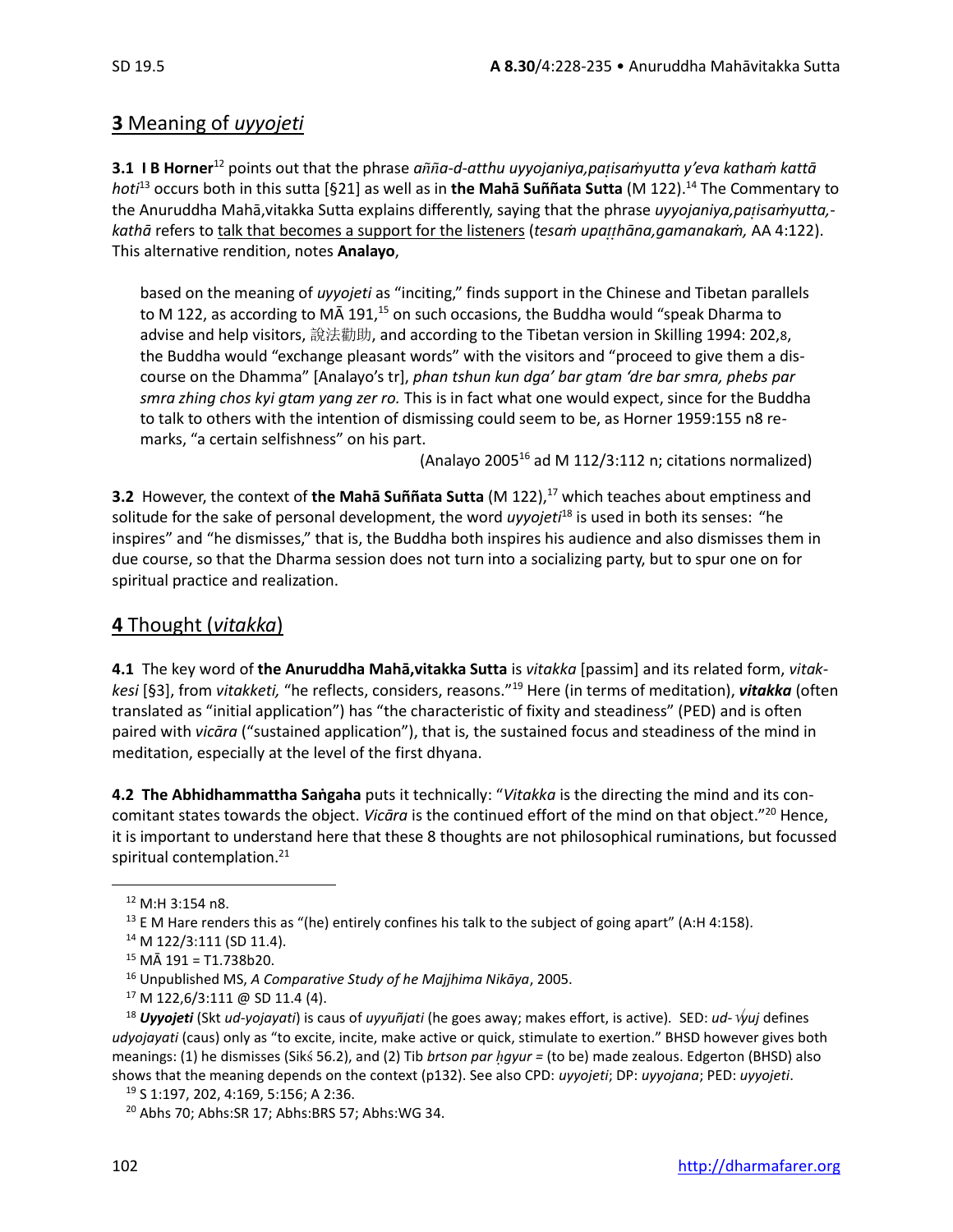**4.3** The second of "the 4 dhyanas" [§§4-7] needs special comment. Although, each of the 4 dhyanas is preceded with the statement: "Then, Anuruddha, when you have thought over these 8 thoughts of the great man ...," it should be understood that this only applies to the first dhyana in connection with initial application and sustained application (*vitakka,vicāra*). The repetition simply means that these 4 dhyanas are closely connected; in fact, the first leads to the second, then to the third, and then to the fourth successively.

This is like one entering a room (ante-chamber) leading into successively bigger rooms. In the case of the second, the third and the fourth dhyanas, initial and sustained applications are absent. The great thoughts (*mahā,vitakka*) act like initial boosters lifting a rocket off its base into space, and as it moves higher, it successively discards its lower spent modules.

 $-$ 

# **Anuruddha Mahā,vitakka Sutta** The Anuruddha Discourse on the Great Thoughts A 8.30

### The 7 thoughts of the great man

**1** At one time the Blessed One was staying in the deer park<sup>22</sup> in the Bhesakalā Forest<sup>23</sup> at Sumsumāra,gira <sup>24</sup> in the Bhaggā country.<sup>25</sup>

1.2 Now at that time, the venerable Anuruddha was staying in the eastern bamboo (deer) park [Pācīna, vamsa, dāya], $^{26}$  amongst the Cetī people.<sup>27</sup>

1.3 Then, during his solitary retreat, these thoughts came to his mind thus,<sup>28</sup>

<sup>22</sup> "Deer Park," *miga,dāya.* This park in the Bhesakalā forest is mentioned at M 1:95, 332, S 4:116; A 3:295. Another well known Deer Park is outside Benares (S 5:421), where the first discourse is given.

<sup>23</sup> So called because it is the home of the yakshini Bhesakaḷā (SA 2:249). The house of Nakula, pitā and Nakula,mātā is nearby.

<sup>24</sup> Sumsumāra, gira: see SD 5.2 (1.3).

<sup>25</sup> Bhagga country is located btw Vesālī and Sāvatthī, and, in the Buddha's time, is subject to Kosambī (rajah Udena). It is not amongst the 16 great states: see (**Tad-ah') Uposatha S** (A 3.70), SD 4.18 App. See SD 5.4 (1.2).

<sup>26</sup> Pācīna,vaṁsa(mīga)dāya. See **Cūḷa Go,siṅga S** (M 128) @ SD 44.11 (8.2).

<sup>27</sup> **The country of the Cetī or Cedī people** probably lay between the Yamuna and the Narmada rivers. A river named Śukti,mati flowed past a city of the same name (Mahābhārata 1.57.32 = van Buitenen, *The Mahābhārata*, Chicago: Univ of Chicago Press, 1975: ff 1:32), and was prob the country's capital. According to Jack Finegan, the site of the city may have been in the vicinity of the present town of Banda (145 km [90 mi] west of Allahabad) (1989: 94). During the Epic period, a great Cedī king named Śiupāla wished to slay Krishna and all of the Paavas, but was killed by Krishna (Mahābhārata 2.37-42 = van Buitenen 2:97-106). In his time, the Buddha won converts in Cedī and elsewhere, and we hear of the monks, esp Mahā Cunda, Sāriputta's younger brother, as living amongst the Cedīs (S 5:346; A 3:335).

<sup>28</sup> *Atha kho āyasmato Anuruddhassa rahogatassa patisallīnassa evaṁ cetaso parivitakko udapādi.* The phrase *evaṁ cetaso parivitakko* is sg, but I have rendered it in the pl, for the sake of English idiom here.

<sup>21</sup> On dhyana, see SD 8.4.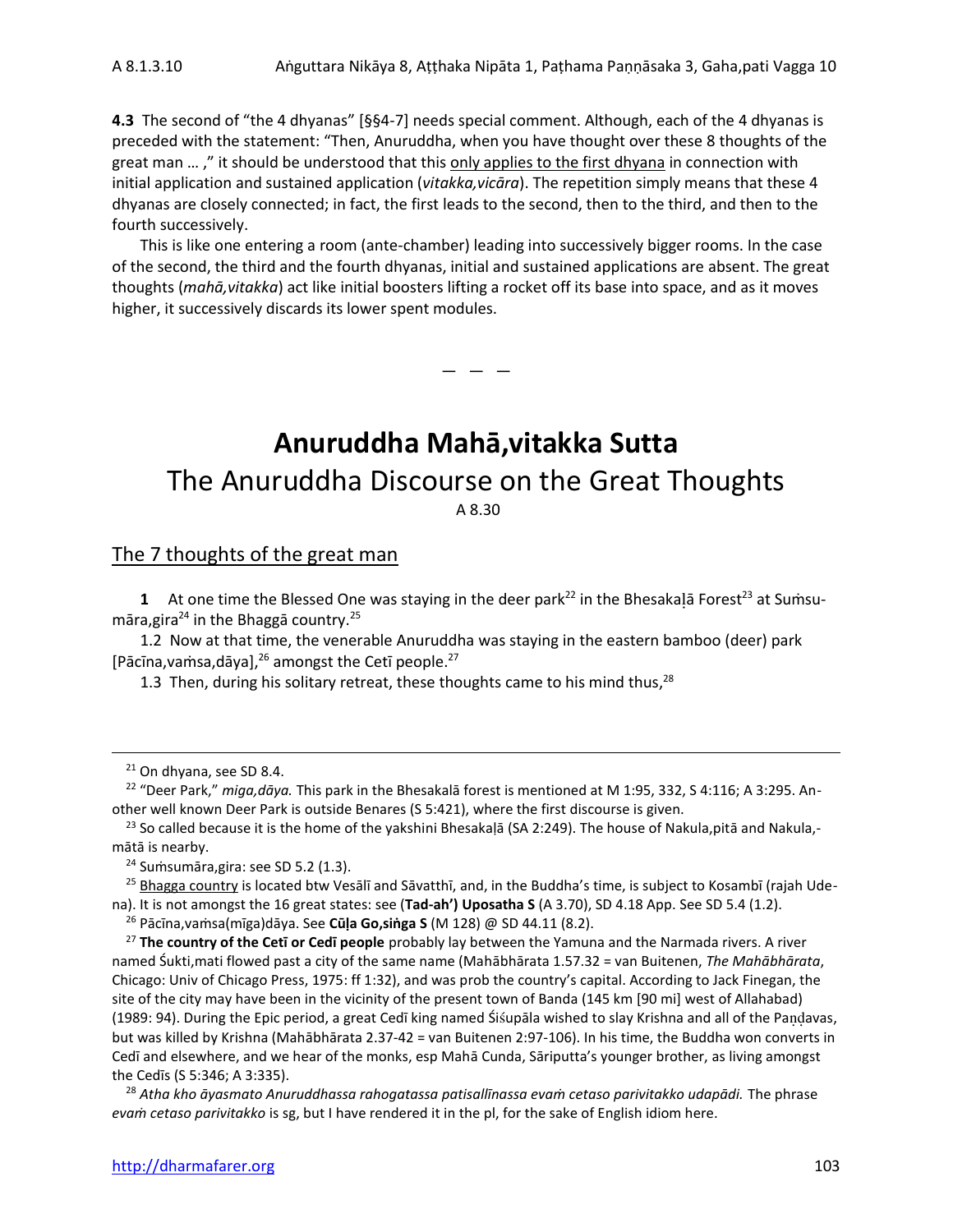- "(1) This Dharma is for one of few wishes, not for one with many wishes.
- (2) This Dharma is for the contented, **[229]** not for the discontented.
- (3) This Dharma is for one in solitude [for the reclusive], not for one who delights in socializing.
- (4) This Dharma is for one who puts forth effort [the energetic], not for the indolent [the lazy].
- (5) This Dharma is for one who establishes mindfulness, and for one of confused mind.
- (6) This Dharma is for one in samadhi [mental concentration], not for one without samadhi.

venerable Anuruddha in the eastern bamboo (deer) park in the Cetī country.<sup>29</sup>

(7) This Dharma is for the wise,  $(7)$  This Dharma is for the wise, **2** Now, the Blessed One, having known with his own mind the thoughts in Anuruddha's mind, just as a strong man would stretch his flexed arm or would flex his stretched arm, vanished from the Deer Park in the Bhesakalā Forest at Sumsumāra,giri in the Bhaggā country, and reappeared before the

## The 8 thoughts of the great man

2.2 The Blessed One sat down on the prepared seat. The venerable Anuruddha saluted the Blessed One and then sat down at one side. Seated thus at one side, the Blessed One said this to the venerable Anuruddha,

**3** "Sadhu, sadhu! [Good, good!] Anuruddha, it is good that you, Anuruddha, have thought about<sup>30</sup> the 7 thoughts of the great man, thus,

| (1) This Dharma is for one of few wishes,<br>(2) This Dharma is for the contented, | not for one with many wishes.<br>not for the discontented. |
|------------------------------------------------------------------------------------|------------------------------------------------------------|
| (3) This Dharma is for one in solitude [for the reclusive],                        | not for one who delights in socializing.                   |
| (4) This Dharma is for one who puts forth effort [the energetic],                  | not for the indolent [the lazy].                           |
| (5) This Dharma is for one who establishes mindfulness,                            | not for one of confused mind.                              |
| (6) This Dharma is for one in samadhi [mental concentration],                      | not for one without samadhi.                               |
| (7) This Dharma is for the wise,                                                   | not for the foolish.                                       |

3.2 Now, Anuruddha, reflect on this 8<sup>th</sup> thought of the great man, too, thus,

**(8)** This Dharma is for one

who rejoices in **the non-proliferation of the mind**, **who delights in the non-proliferation of the mind,**  *not for one who rejoices in mental proliferation, who delights in mental proliferation*. 31

<sup>29</sup> "Vanished … reappeared before … ," *antarahito … sammukhe paturahosi* (A 8.30.2a/4:229), as at: **Mahā Govinda S** (D 14,3.3/2:239), said of Mahā Brahmā; **Sama,citta Vagga** (A 2.4.6/1:64); **Soṇa S** (A 6.55/3:374+375); **Uttara S** (A 8.8/4:162+163), said of Vessavaṇa and Indra; **(Moggallāna) Pacalā S** (A 7.58/4:85), SD 4.11*.* In the verse ending, however, this is said to be "a mind-made body, through psychic power" (*mano,mayena kāyena iddhiyā*). The text phrase *antarahito … sammukhe paturahosi* suggests that the Buddha *physically* teleported himself to where Anuruddha is. The verse phrase *mano,mayena kāyena iddhiyā* suggests that he *projects* a holograph of himself before Anuruddha, in which case the Buddha would physically still be in the Deer Park meditating in the 4th dhyana. On the "mind-made body" (*mano,maya kāya*), see **Sāmañña,phala S** (D 2,85-86/2:78), SD 8.10.

<sup>30</sup> "Thought about," *vitakkesi*, from *vitakketi,* "he reflects, considers, reasons": see Intro (4) above.

<sup>31</sup> *Nippapañc'ārāmassâyaṁ dhammo nippapañca,ratino, nâyaṁ dhammo papañc'ārāmassa papañca,ratino ti.*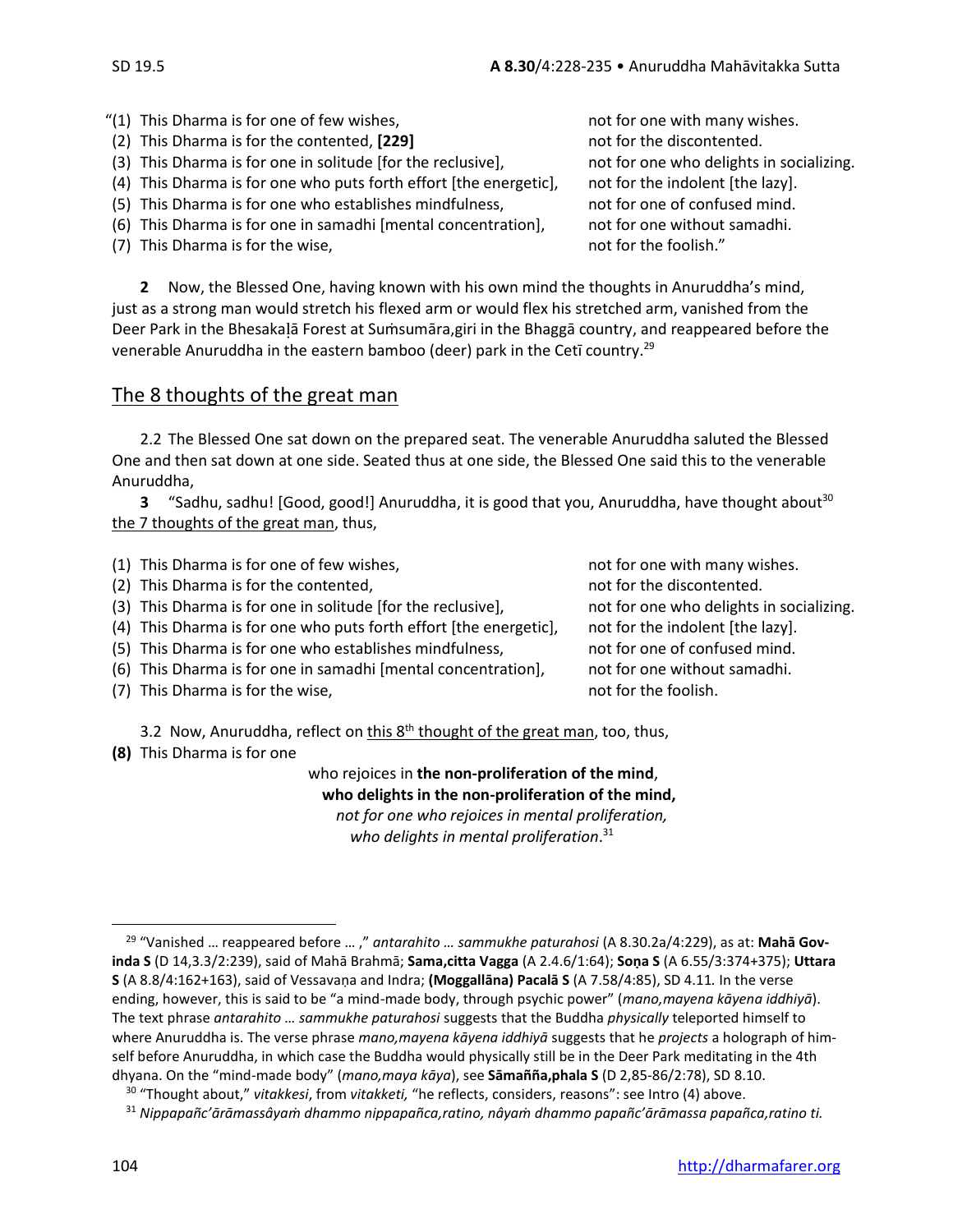## The 4 dhyanas

**4** (1) Then, Anuruddha, when you have thought over these 8 thoughts of the great man secluded from sense-pleasures, secluded from unwholesome states **[230]** whenever you wish, you may enter and dwell in **the 1 st dhyana**, 32 accompanied by initial application and sustained application,

accompanied by zest and happiness*,* born of seclusion*.*

**5** (2) Then, Anuruddha, when you have thought over these 8 thoughts of the great man with the stilling of initial application and sustained application—

whenever you wish, you may enter and dwell in **the 2 nd dhyana,** free from initial application and sustained application, accompanied by zest and happiness born of concentration.<sup>33</sup>

**6** (3) Then, Anuruddha, when you have thought over these 8 thoughts of the great man with the fading away of zest—

whenever you wish, you may enter and dwell in **the 3 rd dhyana**,

of which the noble ones declare, 'Happily he dwells in equanimity and mindfulness,' and dwell equanimous, mindful and fully aware, and experience happiness with the body.

**7** (4) Then, Anuruddha, when you have thought over these 8 thoughts of the great man with the abandoning of pleasure and pain, and with the earlier disappearance of joy and grief whenever you wish, you may enter and dwell in **the 4 th dhyana**,

that is neither pleasant nor painful, with a mindfulness fully purified by equanimity.<sup>34</sup>

## The benefits of dhyana

**8** (1) Then, Anuruddha, when you have thought over these 8 thoughts of the great man, you will attain these 4 dhyanas pertaining to the higher mind, without difficulty, without trouble, dwelling in comfort here and now.

8.2 Then, Anuruddha, just as how a ward-robe full of variously dyed clothes of a householder or a householder's son would seem to them,

8.3 even so, **a dust-heap robe [rag-robe]** will be to you.

You will dwell contented, for the delight, the relief and comfort of disembarking into nirvana.<sup>35</sup> **[231]**

**9** (2) *Then, Anuruddha, when you have thought over these 8 thoughts of the great man, you will attain these 4 dhyanas pertaining to the higher mind, without difficulty, without trouble, dwelling in comfort here and now*.

<sup>32</sup> For a more detailed description of dhyanas (*jhāna*) with similes, see **Sāmaññaphala S** (D 2,75-82/1:73-76), SD 8.10.

<sup>33</sup> The 2nd *jhāna* is known as "the noble silence" (*ariya,tuhī,bhāva*): see prec n.

<sup>34</sup> Vbh 245, Vism 4.183/165.

<sup>35</sup> "*Ratiyā aparitassāya phāsu,vihārāya okkamanāya nibbānāya.* On *ratiyā aparitassāya phāsu.vihārāya,* see **Nagarôpama S** (A 7.63,12), SD 52.13. "Disembarking into nirvana," *okkamanāya nibbānassa.* Here, there is an allusion to "descending" (*okkamanāya*) from a boat onto land, from the uncertain waters onto firm dry land, from samsara into nirvana. Cf *okkamati,* "descending" into streamwinning: SD 16.7 (1.6.3.2).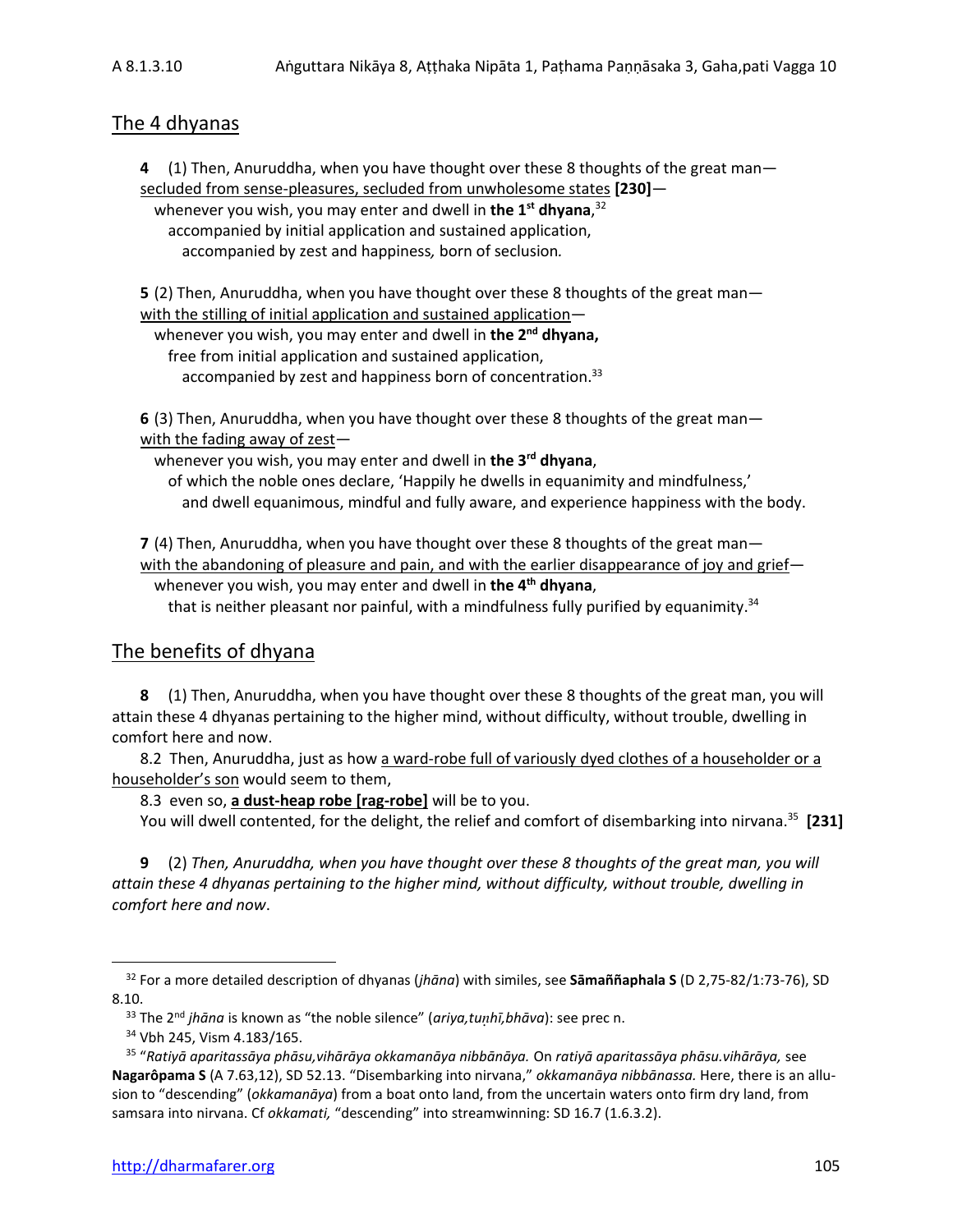9.2 Then, Anuruddha, just as how a dish of boiled winter rice (*sālīnam odano*), free of black grain, served with various gravies and various curries,<sup>36</sup> of a householder or a householder's son would seem to them,

9.3 even so, **a meal of alms-scraps** (*piiyā,lopa,bhojana*) will be to you.

*You will dwell contented, for the delight, the relief and comfort of disembarking into nirvana.* 

**10** (3) *Then, Anuruddha, when you have thought over these 8 thoughts of the great man, you will attain these 4 dhyanas pertaining to the higher mind, without difficulty, without trouble, dwelling in comfort here and now*.

10.2 Then, Anuruddha, just as how a gabled house's upper chamber of a householder or a householder's son, with walls plastered within and without, protected from the wind, secured with bars, with windows shuttered, $37$  would seem to them,

10.3 even so, **your tree-foot lodging** will be to you.

*You will dwell contented, for the delight, the relief and comfort of disembarking into nirvana*.

**11** (4) *Then, Anuruddha, when you have thought over these 8 thoughts of the great man, you will attain these 4 dhyanas pertaining to the higher mind, without difficulty, without trouble, dwelling in comfort here and now*.

11.2 Then, Anuruddha, just as how a couch spread with long-furred rugs, embroidered white woollen sheets, choice spreads of antelope hide, a red canopy and crimson double rests [pillows and bolsters],<sup>38</sup> of a householder or a householder's son, would seem to them,

11.3 even so, **your straw seat and bed** will be to you. *You will dwell contented, for the delight, the relief and comfort of disembarking into nirvana*. **[232]**

**12** (5) *Then, Anuruddha, when you have thought over these 8 thoughts of the great man, you will attain these 4 dhyanas pertaining to the higher mind, without difficulty, without trouble, dwelling in comfort here and now*.

12.2 Then, Anuruddha, just as how the various medicines of a householder or a householder's son, namely, ghee, butter, oil, honey and cane sugar, would seem to them,

12.3 even so, **your medicine of fermented cow's urine** will be to you.

*You will dwell contented, for the delight, the relief and comfort of disembarking into nirvana.* 

**13** Therefore, Anuruddha, you may spend the next rains retreat right here in the eastern bamboo (deer) park, amongst the Cetī people."

"Yes, bhante," the venerable Anuruddha answered the Buddha in assent.

<sup>36</sup> "A dish of … various curries," *sālīnaṁ odano vicita,kāḷako aneka,sūpo aneka,vyañjano.* The oldest Indian name for rice is *vrīhi* (Skt; P *vīhi*) (Oryza sativa), or broadcast rice. It had its origins in India around 3000 BCE and was certainly known to later Vedic people. It was a rainy season crop ripening in autumn but whose yield was limited. This form of rice when cooked is called *odana* (ts), ie, boiled rice*.* The change came when the people learned and used the art of paddy transplantation or wet paddy production, which was grown as a winter crop. This better quality rice was known as *sāli* (Skt *śāli*) (R S Sharma, *Material Culture and Social Formations in Ancient India*, 1983:96, 161 f). Today, **sali** or transplanted rice is the predominant rice crop in NE India occupying about 70 per cent area and contributing 75 per cent to the production. It is sown between June-July and harvested around Nov-Dec; hence, it is known as winter rice. It is generally grown in shallow rain-fed lowland, irrigated, and shallow flood-prone lowland.

<sup>37</sup> This imagery and the foll (§11) form a single imagery of the gabled mansion in **Mahā Sīha,nāda S** (M 12,41/- 1:76), SD 2.24, & **Hatthaka S** (A 3.34.7/1:137), SD 4.8.

<sup>38</sup> *Ubhato,lohitakûpadhāno,* alt tr "crimson rests at both ends (of the couch)." On this imagery, see parallel at M 12.41/1:76 & **Sāmañña,phala S** (D 2,50/1:65 f), SD 8.10.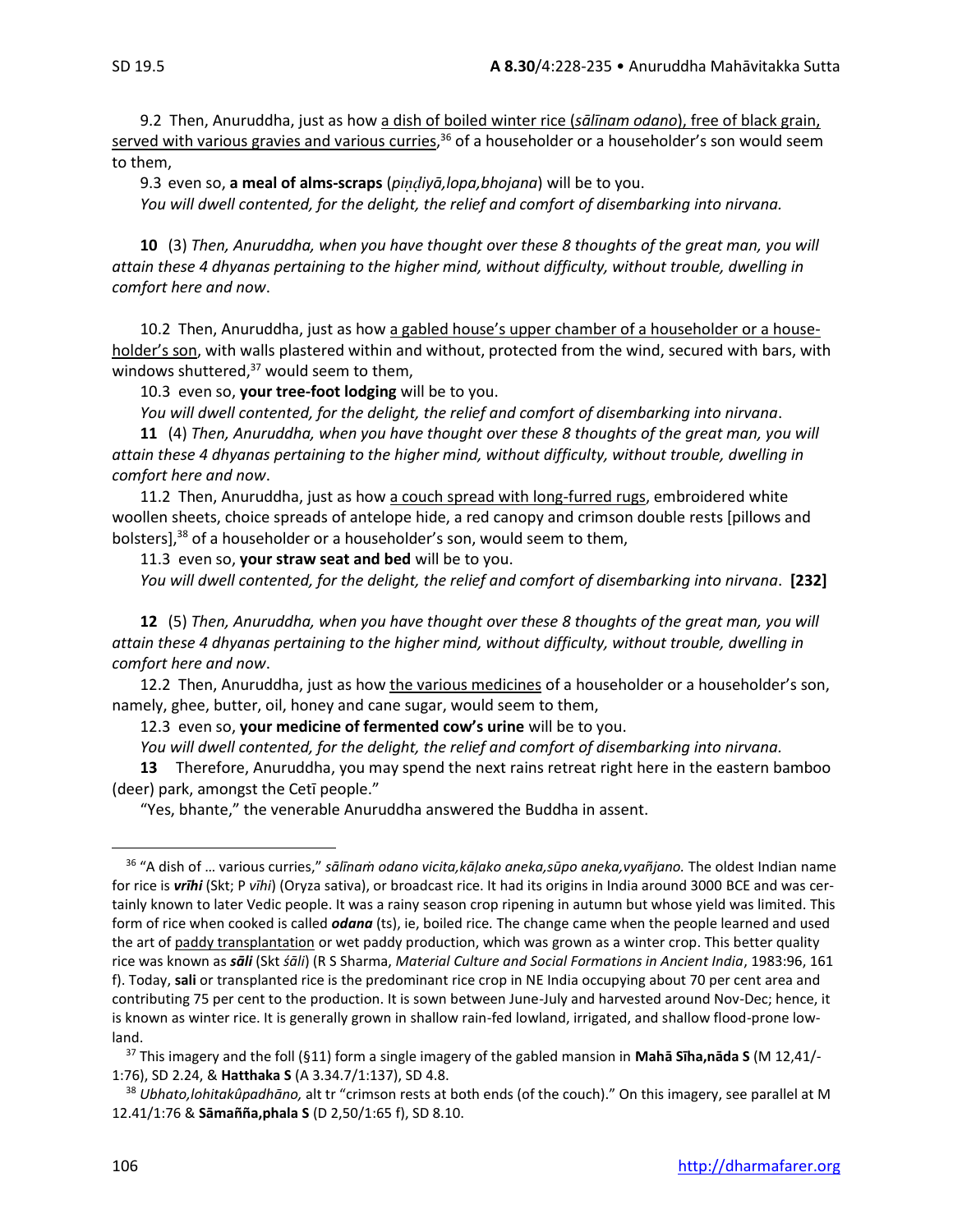## The monks exhorted

13.2 Then, the Blessed One, having thus admonished the venerable Anuruddha,

just as a strong man would stretch his flexed arm or would flex his stretched arm,

vanished from the Eastern Bamboo (Deer) Park in the Cetī country, and

reappeared in the Deer Park in the Bhesakalā Forest at Sumsumāra, giri in the Bhaggā country.

13.3 The Blessed One sat down on the prepared seat. The Blessed One said this,

**14** "Bhikshus, I will teach you the 8 thoughts of the great man. Pay close attention, I will speak." "Yes, bhante," the monks answered the Buddha in assent.

14.2 The Blessed One said this,

**15** "And what, bhikshus, are **the 8 thoughts of the great man**?

(1) This Dharma, bhikshus, is for one of few wishes, *not for one with many wishes*.

(2) This Dharma, bhikshus, is for the contented, *not for the discontented*.

(3) This Dharma, bhikshus, is for one in solitude [for the reclusive], *not for one who delights in socializing*.

(4) This Dharma, bhikshus, is for one who puts forth effort [the energetic], *not for the indolent [the lazy].*

(5) This Dharma, bhikshus, is for one established in mindfulness, *not for one of confused mind*.

(6) This Dharma, bhikshus, is for one in samadhi [mental concentration], *not for one without samadhi.*

(7) This Dharma, bhikshus, is for the wise, **[233]** not for the foolish.

(8) This Dharma, bhikshus, is for one

who rejoices in the non-proliferation of the mind, who delights in the non-proliferation of the mind, *not for one who rejoices in mental proliferation, who delights in mental proliferation.*

## The 8 thoughts explained

**16** (1) 'This Dharma, bhikshus, is for **one of few wishes**, *not for one with many wishes*,' so it is said. On account of what is this said?

| 17 Here, bhikshus, a monk,                 |                                                                                   |
|--------------------------------------------|-----------------------------------------------------------------------------------|
| being one of few wishes,                   | does not wish to be known as one of few wishes.                                   |
| Being contented,                           | he does not wish to be known as one contented.                                    |
| Being reclusive,                           | he does not wish to be known as one reclusive.                                    |
| Putting forth effort [Being energetic],    | he does not wish to be known as one putting forth effort.                         |
| Being one with mindfulness established,    | he does not wish to be known as one with mindfulness<br>established.              |
| Being mentally focused,                    | he does not wish to be known as one mentally focused.                             |
| Being wise,                                | he does not wish to be known as one who is wise.                                  |
| Rejoicing in the mind's non-proliferating, | he does not wish to be known as one rejoicing in the<br>mind's non-proliferating. |

17.2 'This Dharma, bhikshus, is for one of few wishes*, not for one with many wishes*,' so it is said. It is on this account that this is said.

**18** (2) 'This Dharma, bhikshus, is **for the contented**, *not for the discontented*,' so it is said. On account of what is this said?

**19** Here, bhikshus, a monk is contented

with any kind of robe, almsfood, lodging, and medicine, support and necessities for the sick. 'This Dharma, bhikshus, is for the contented*, not for the discontented*,' so it is said. It is on this account that this is said.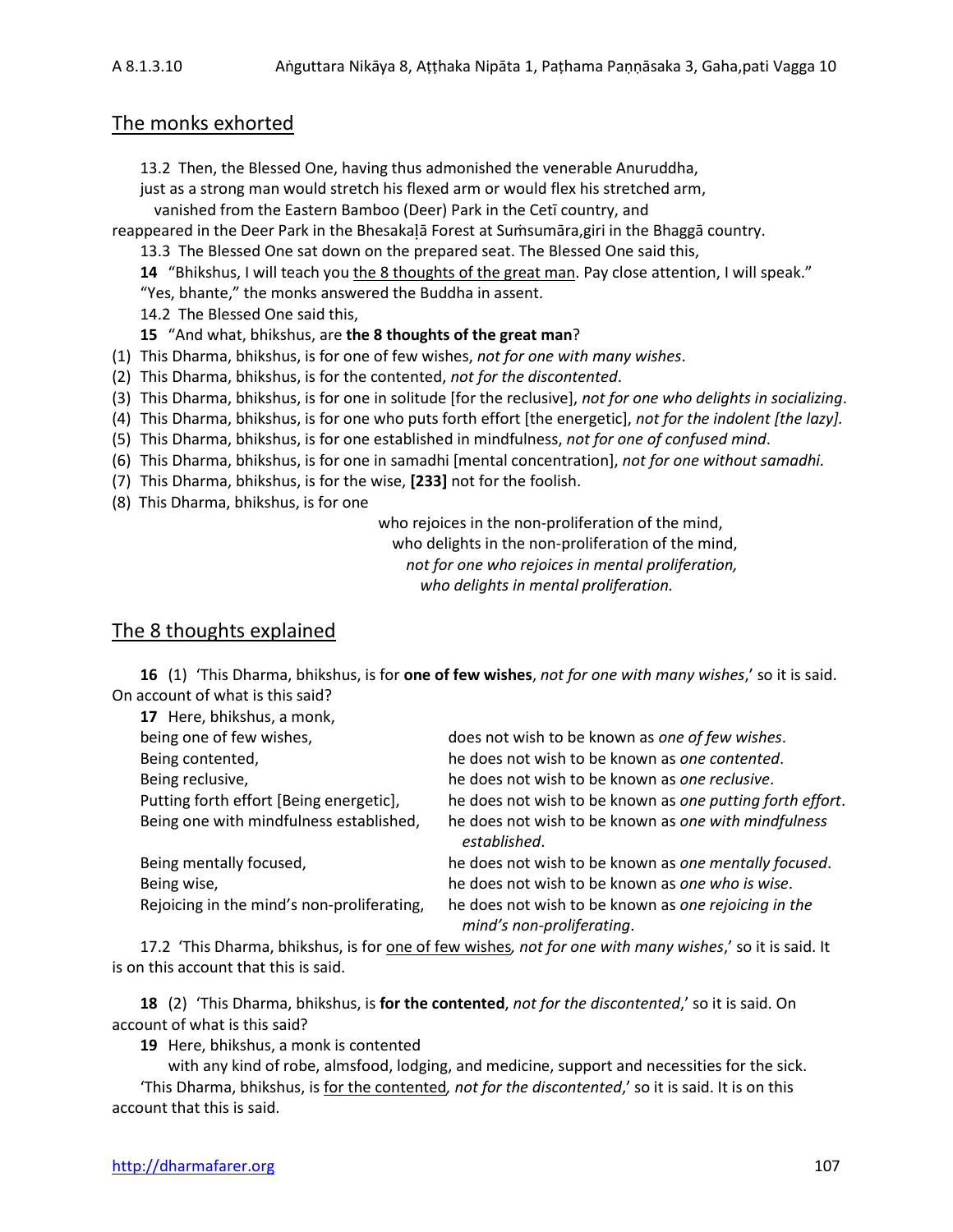**20** (3) 'This Dharma, bhikshus, is **for one in solitude [for the reclusive]**, *not for one who delights in socializing*,' so it is said. On account of what is this said?

**21** Here, bhikshus, a monk lives in solitude, and there are those who come:

laymen, laywomen, kings, royalty [royal ministers and household members], sectarian teachers, disciples of the sectarian teachers.

21.2 There and then the monk, with his mind

bent on solitude, leaning towards solitude, inclined towards solitude, established in solitude, delighting in renunciation,

21.3 speaks to them talk that is a support for them (and with a view of dismissing them).<sup>39</sup> **[234]**

21.4 'This Dharma, bhikshus, is for one in solitude [for the reclusive], *not for one who delights in socializing,*' so it is said. It is on this account that this is said.

**22** (4) 'This Dharma, bhikshus, is **for one who puts forth effort [the energetic]**, *not for the indolent [the lazy]*,' so it is said. On account of what is this said?

**23** Here, bhikshus, a monk dwells putting forth effort,

set upon abandoning unwholesome states,

promoting wholesome states;

he is steadfast, firm in exerting himself;

not shirking from his task in regards to wholesome states.

23.2 'This Dharma, bhikshus, is for one who puts forth effort [the energetic], *not for the indolent [the lazy]*,' so it is said. It is on this account that this is said.

**24** (5) 'This Dharma, bhikshus, is **for one established in mindfulness**, *not for one of confused mind*,' so it is said. On account of what is this said?

**25** Here, bhikshus, a monk is

mindful,

endowed with supreme calm and mindful wisdom, 40

and remembers and recalls what was done or said long ago.<sup>41</sup>

'This Dharma, bhikshus, is for one who establishes mindfulness*, not for one of confused mind*,' so it is said. It is on this account that this is said.

**26** (6) 'This Dharma, bhikshus, is **for one in samadhi [mental concentration]**, *not for one without samadhi,*' so it is said. On account of what is this said?

27 (i) Here, bhikshus, secluded from sense-pleasures, secluded from unwholesome states, he enters and dwells in **the 1 st dhyana**,

accompanied by initial application and sustained application,

accompanied by zest and happiness*,* born of seclusion*.*

(ii) Then, bhikshus, he enters and dwells in **the 2 nd dhyana,**

free from initial application and sustained application,

accompanied by zest and happiness born of concentration.

(iii) Then, bhikshus, with the fading away of zest, he enters and dwells in **the 3 rd dhyana**, of which the noble ones declare, 'Happily he dwells in equanimity and mindfulness,'

<sup>39</sup> See Intro (3) n on *uyyojeti.*

<sup>40</sup> Comy explains *sati,nepakka* as follows: "Here, *nepakka* is wisdom, one that grasps the helpfulness of mindfulness" (*nepakkenâti ettha nepakkaṁ vuccati paññā, sā satiyā upakāraka,bhāvena gahitā,* AA 3:226; see lso MA 3:30; SA 3:234; VbhA 311).

<sup>41</sup> *Idha bhikkhave bhikkhu satimā hoti paramena sati,nepakkena samannāgato cira,kataṁ pi cira,bhāsitaṁ pi saritā anussaritā.*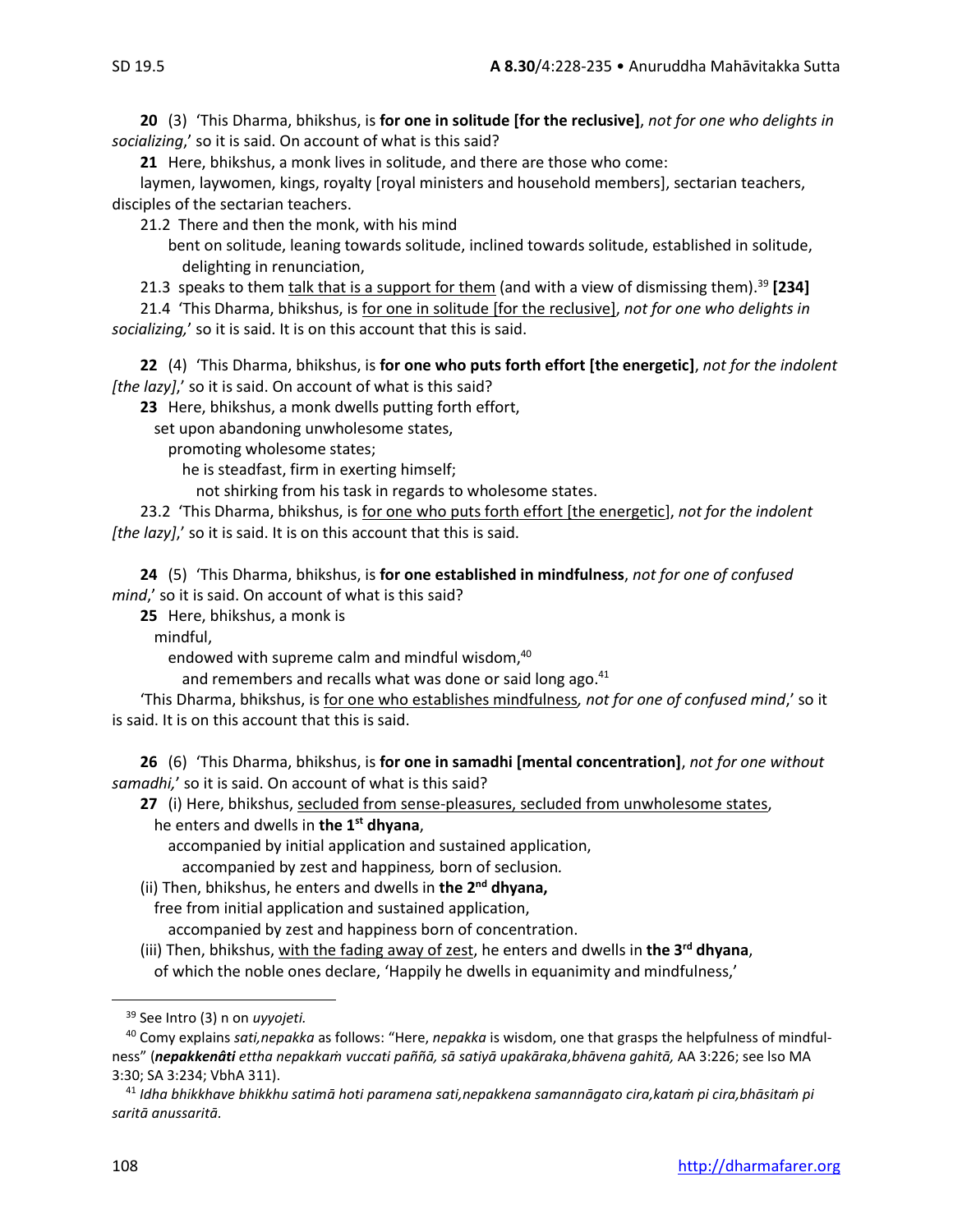and dwell equanimous,

mindful and fully aware, and

experience happiness with the body.

(iv) Then, bhikshus, with the abandoning of pleasure and pain, and with the earlier disappearance of joy and grief,

he enters and dwells in **the 4 th dhyanas**,

that is neither pleasant nor painful [neutral],

with a mindfulness fully purified by equanimity.

'This Dharma, bhikshus, is for one in samadhi [mental concentration]*, not for one without samadhi*,' so it is said. It is on this account that this is said.

**28** (7) 'This Dharma, bhikshus, is **for the wise**, *not for the foolish*,' so it is said. On account of what is this said?

**29** Here, bhikshus, a monk, endowed with the wisdom that is noble and penetrative,

is wise regarding the rising and falling of phenomena,

leading to the total destruction of suffering.<sup>42</sup>

29.2 'This Dharma, bhikshus, is for the wise*, not for the foolish*' so it is said. It is on this account that this is said. **[235]**

### **30** (8) 'This Dharma, bhikshus, is **for one who rejoices in the mind's non-proliferating**, **who delights in the mind's non-proliferating**.

*This Dharma is not for one who rejoices in the mind's proliferating,* 

*who delights in the mind's proliferating*,' so it is said. On account of what is this said?

**31** Here, bhikshus, when a monk's mind spurs him towards the ending of mental proliferation, he is pleased with it, established in it, and is freed.

31.2 'This Dharma, bhikshus, is for one who rejoices in the mind's non-proliferating, who delights in the mind's non-proliferating.

*This Dharma is not for one who rejoices in the mind's proliferating, who delights in the mind's proliferating*,' so it is said. It is on this account that this is said."

## Anuruddha becomes an arhat

**32** Then, in the following rains retreat, the venerable Anuruddha stayed in the eastern bamboo (deer) park [Pācīna,vaṁsa,dāya], amongst the Cetī people.

**33** <sup>43</sup>Then the venerable Anuruddha,

dwelling alone, $44$  aloof, $45$  diligent, exertive, and resolute, in no long time at all, right here and now,

<sup>42</sup> *Idha bhikkhave bhikkhu paññavā hoti uday'atthagāminiyā paññāya samannāgato ariyāya nibbedhikāya sammā,dukkha-k,khaya,gaminiyā.* Here *uday'atthagāminiyā* ("regarding the rising and falling of phenomena") refers to the perception of impermanence (*anicca,saññā*): see, eg, **(Anicca) Cakkhu S** (S 25.1/3:225), SD 16.7.

<sup>43</sup> *Atha kho āyasmā Anuruddho eko vūpakaṭṭho appamatto ātāpī pahitatto viharanto na cirass'eva yass'atthāya kula,puttā sammad-eva agārasmā anagāriyaṁ pabbajanti, tad anuttaraṁ brahma,cariy,pariyosānaṁ diṭṭh'eva dhamme sayaṁ abhiññā sacchikatvā upasampajja vihāsi. Khīṇā jāti vusitaṁ brahmacariyaṁ kataṁ karaṇīyaṁ nâparaṁ ittatthāyâ ti abbhaññāsi.*

<sup>44</sup> "Alone" (*eka*), ie, physically alone, or practising "the solitude of the body" (*kāya,viveka*). On the 3 solitudes, see foll n & SD 20.4(4.2).

<sup>45</sup> "Aloof" (*vūpakaṭṭha*), ie, mentally alone, or more specifically, letting go of unwholesome mental states and suppressing the 5 mental hindrances: see *Nīvaraṇa,* SD 32.1. See prec n.